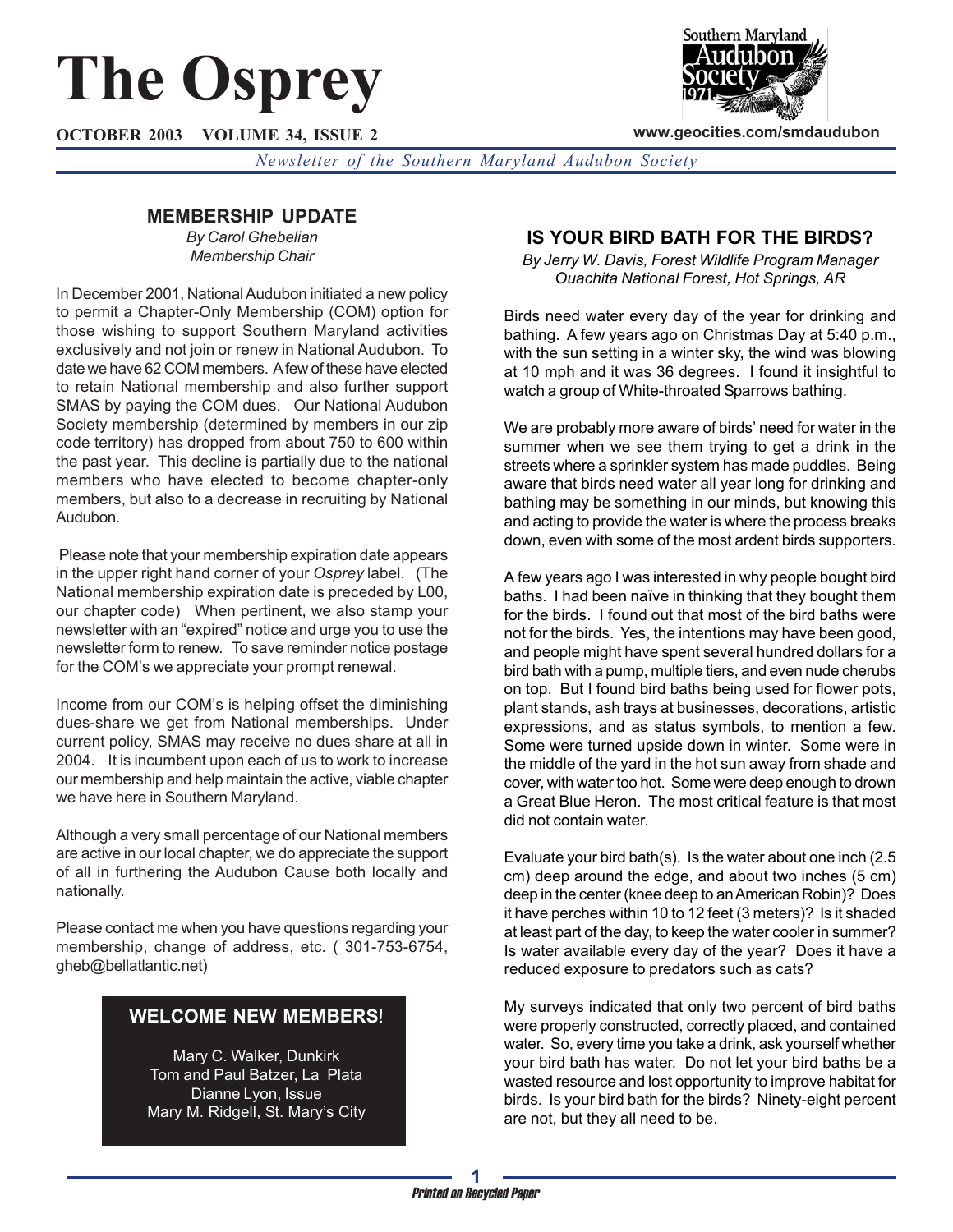# **CHAPTER FINANCIAL REPORT, 2002-2003**

To inform our members, we summarize the balance sheet and statement of revenues and expenditures of Southern Maryland Audubon Society for the 12-month period from July 1, 2002 to June 30, 2003. This is the accounting we submitted in our Annual Report to National Audubon Society through Audubon MD-DC. All numbers are in U.S. Dollars.

| <b>National Audubon Net Dues Payment</b><br><b>Bequests</b><br>Grants/Contributions<br><b>Educational Events</b><br><b>Fundraising Events</b><br>Interest and Investments<br>Bookstore and Flea Market Sales<br><b>Chapter-Only Membership dues</b><br><b>Total Income</b><br><b>EXPENDITURE</b><br>Administration<br>Newsletter printing and distribution<br><b>Education Programs and Events</b><br><b>Fundraising</b><br>Regional/State Offices/State Council<br><b>Grants/Contributions to Others (Chesapeake Bay Trust)</b><br><b>Bookstore Operations</b> | <b>REVENUES</b>          |          |
|-----------------------------------------------------------------------------------------------------------------------------------------------------------------------------------------------------------------------------------------------------------------------------------------------------------------------------------------------------------------------------------------------------------------------------------------------------------------------------------------------------------------------------------------------------------------|--------------------------|----------|
|                                                                                                                                                                                                                                                                                                                                                                                                                                                                                                                                                                 |                          | 2334.25  |
|                                                                                                                                                                                                                                                                                                                                                                                                                                                                                                                                                                 |                          | 1301.55  |
|                                                                                                                                                                                                                                                                                                                                                                                                                                                                                                                                                                 |                          | 713.00   |
|                                                                                                                                                                                                                                                                                                                                                                                                                                                                                                                                                                 |                          | 0.00     |
|                                                                                                                                                                                                                                                                                                                                                                                                                                                                                                                                                                 |                          | 2120.50  |
|                                                                                                                                                                                                                                                                                                                                                                                                                                                                                                                                                                 |                          | 224.08   |
|                                                                                                                                                                                                                                                                                                                                                                                                                                                                                                                                                                 |                          | 2889.13  |
|                                                                                                                                                                                                                                                                                                                                                                                                                                                                                                                                                                 |                          | 845.00   |
|                                                                                                                                                                                                                                                                                                                                                                                                                                                                                                                                                                 |                          | 10427.51 |
|                                                                                                                                                                                                                                                                                                                                                                                                                                                                                                                                                                 |                          |          |
|                                                                                                                                                                                                                                                                                                                                                                                                                                                                                                                                                                 |                          | 2262.52  |
|                                                                                                                                                                                                                                                                                                                                                                                                                                                                                                                                                                 |                          | 3221.40  |
|                                                                                                                                                                                                                                                                                                                                                                                                                                                                                                                                                                 |                          | 2522.21  |
|                                                                                                                                                                                                                                                                                                                                                                                                                                                                                                                                                                 |                          | 72.50    |
|                                                                                                                                                                                                                                                                                                                                                                                                                                                                                                                                                                 |                          | 0.00     |
|                                                                                                                                                                                                                                                                                                                                                                                                                                                                                                                                                                 |                          | 100.65   |
|                                                                                                                                                                                                                                                                                                                                                                                                                                                                                                                                                                 |                          | 1313.42  |
|                                                                                                                                                                                                                                                                                                                                                                                                                                                                                                                                                                 | <b>Total Expenditure</b> | 9492.70  |

## NET INCOME (OR DEFICIT) IN OPERATING FUNDS 934.81

BEGINNING BALANCE 17426.72

**Southern Maryland** 

ENDING BALANCE 18361.53

These assets (whole dollars) are divided as follows: 8616 is in checking and savings accounts; 9746 is in Certificates of Deposit. There are no liabilities. Of the total of 18362, 5484 is committed to specific programs, such as education, and raptor conservation, and 12878 is unreserved.

We thank our Treasurer Larry Brown for his excellent work during the past year, making it possible for the Board of Directors to keep the Society in a positive balance.

# **BACKGROUND OF THE TAKE BACK AUDUBON PROXY CHALLENGE**

*By Darrel Whipple, Willapa Hills Audubon Society (OR/WA)*

(*Editors Note: In June, 2003 the Board of Directors decided to have SMAS sign on to the Take Back Audubon movement in order to protect the interests of our chapter in relation to the National Audubon Society. This article provides some background about the Take Back Audubon movement and its objectives.*)

Three years ago about 130 Chapter leaders from around the country responded to Chuck Bragg's offer to host an email discussion of "What is a Chapter?" and what should be the relationship between a Chapter and National Audubon Society (NAS). That list continues today and is called the NAS-Chapter discussion list.

That was in the spring of 2000. Chuck was on the NAS Board as the Director representing the Western Region. Dozens of topics of concern to Chapters were discussed, but one of the hottest was NAS's proposal to abandon the \$5.50 payment to the Chapter for each member joining NAS or renewing. The replacement was to be the "net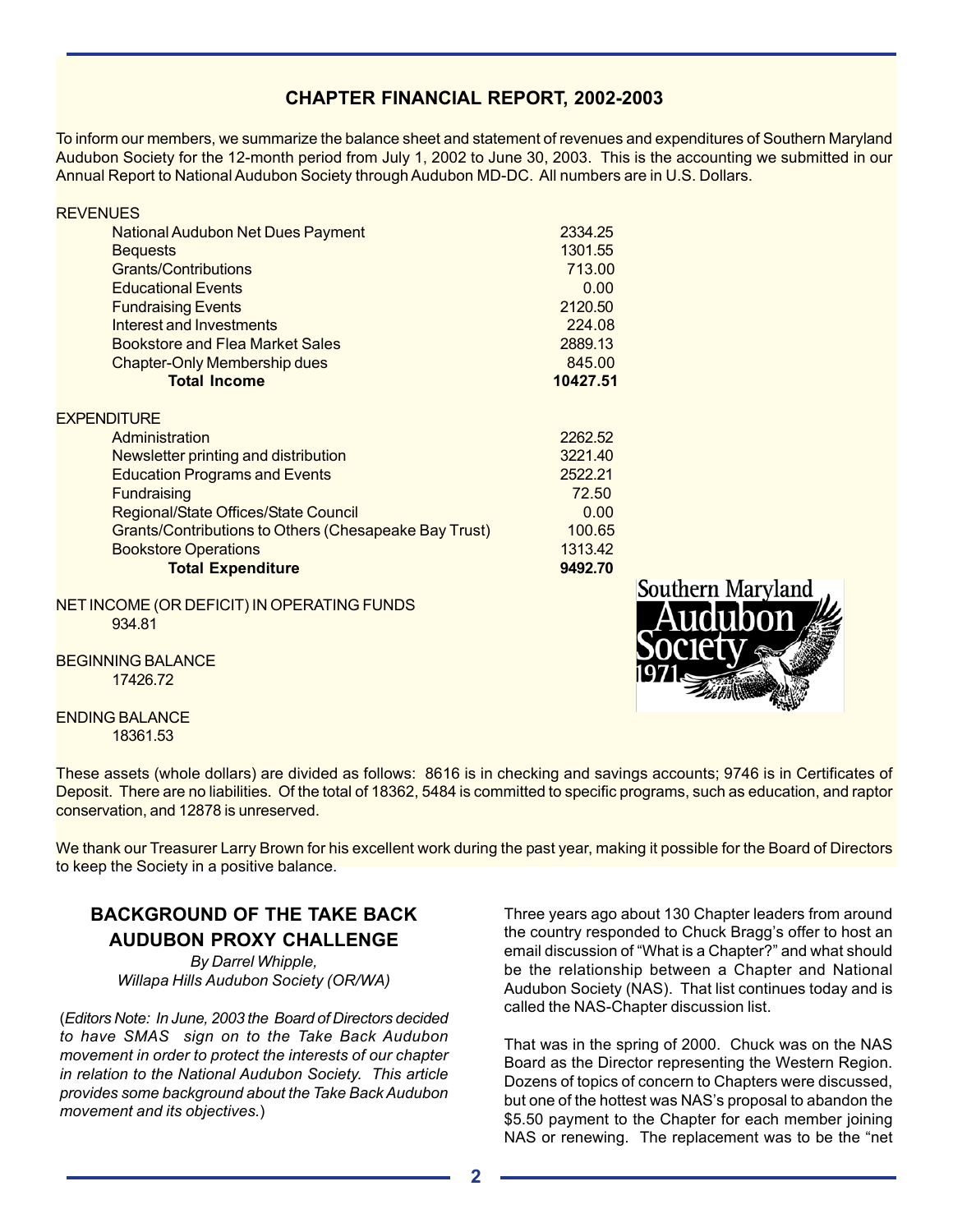dues share," a payment consisting of whatever is left over (if anything) after expenses in the Magazine/Membership account at the end of the fiscal year.

After much input and discussion, the list participants decided they should organize to dissuade the NAS Board from adopting the net dues share proposal. The participants got their Chapter boards to sign on to a letter detailing the faults of the proposal and volunteers appeared at the Board meeting to speak against the proposal if permitted. This was in September of 2000, and the Board decided to adopt the net dues share proposal (after a three-year trial period with a "safety net") in spite of the protest from 44 Chapters, and overriding the dissenting votes of Chuck Bragg and Helen Engle.

That was Round One. The participants went back to the list discussion licking their wounds and fussing about the next major offensive by National, which was the impending revision of the Chapter Policy. Changes were being proposed on several fronts affecting Chapters, and participants complained that none of them could be evaluated without knowing the combined impacts (we needed something like an EIS!).

At any rate, in the fall of 2001 participants presented to the Board a sign-on letter from 74 Chapters, one State Council, and 88 Chapter leaders objecting to the revised Chapter Policy and the proposed requirement that the relationship between NAS and the Chapters be governed by the Chapter Policy, which could be modified unilaterally by NAS. The letter also requested that Chapter congresses be convened to discuss the relationship between National and the Chapters. Additionally, a number of Chapters submitted their own critiques of the "Essential Elements of a Chapter." But the proposed Chapter Policy was approved basically as conceived, with but minor influence from the Chapters.

That was Round Two. The list participants did not feel that NAS was honoring their concerns. They attempted to contact other Chapters not already represented on the list, but found that NAS would not release the addresses of the 500 Chapters (though we might find some of them one at a time by linking to their web pages through Audubon.org!).

It was about this time that NAS reversed its practice of hosting Chapter web pages, and forced the Chapters to fend for themselves in cyberspace. Likewise, many email discussion lists, including NAS-Chapter, were de-funded, and had to go elsewhere (like yahoo) to survive.

Participants conducted a symbolic proxy challenge at the Annual Meeting in Phoenix on December 7, 2002, to voice again the concerns of the Chapters. I attended that event with five others from around the country and helped draft and present the four "democracy resolutions," which were

voted down by senior management using the thousands of proxies sent in by loyal, trusting Audubon members.

That was Round Three. My account of what happened is on the Take Back Audubon web page. Find my "Phoenix Report" at www.smbas.org/tba/phoneix\_report.htm

Now we are engaged in a well-organized, coordinated proxy challenge that has great promise to succeed. We are getting the message out to all the chapters, encouraging input to our platform and involvement in soliciting proxy votes from chapter members. We have a slate of eight responsible director-at-large candidates, including me, from across the country, whose biographies you can find on the TBA web page.

We have a platform that includes important democratic guarantees now lacking in NAS (the right to basic information, the right to initiate measures before the NAS Board, competitive elections, grass-roots congresses of chapters, and reinstatement of dues share). Please join us.

# **2003 MAY COUNT IN CHARLES COUNTY**

*by George Wilmot*

On Saturday, May 10, 2003, 16 birders in 8 teams did the annual Maryland Ornithological Society's May Count in Charles County. Despite the cloudy, windy day with light morning and afternoon rain, the count yielded 142 species and a total of 5724 birds. For the 2002 Charles County May Count, the numbers were 141 species and 6667 birds. The species and bird totals for both of these counts are a little above the averages for the past five years.

Some of the less common birds found this year were 2 Common Loons, 3 American Woodcocks and 9 Barn Owls including some young owls. The Osprey population seems stable with 77 seen this year, 84 in 2002, 77 in 2001 and 69 in 2000. The number of Bald Eagles counted was 29 compared to 13 in 2002, 23 in 2001 and 14 in 2000.

Because of the snowy and cold winter, there have been concerns that the populations of some of our permanent resident bird species might be lower this year. The May Count data did show that some of these populations were significantly lower this year. The May Count numbers for Red-bellied Woodpeckers are: 35 in 2003, 70 in 2002, 58 in 2001 and 75 in 2000; for Carolina Chickadees 47 in 2003, 66 in 2002, 72 in 2001, and 54 in 2000; for Carolina Wrens 38 in 2003,103 in 2002, 96 in 2001 and 67 in 2000; for Eastern Bluebirds 30 in 2003, 115 in 2002, 95 in 2001 and 84 in 2000. So it looks like this winter was hard on some of our winter birds especially the Carolina Wrens and the Bluebirds. We hope that next year's May Count will show some recovery in these populations. My thanks to all the May Count participators for their good work on this year's Charles County May Count despite the rainy weather.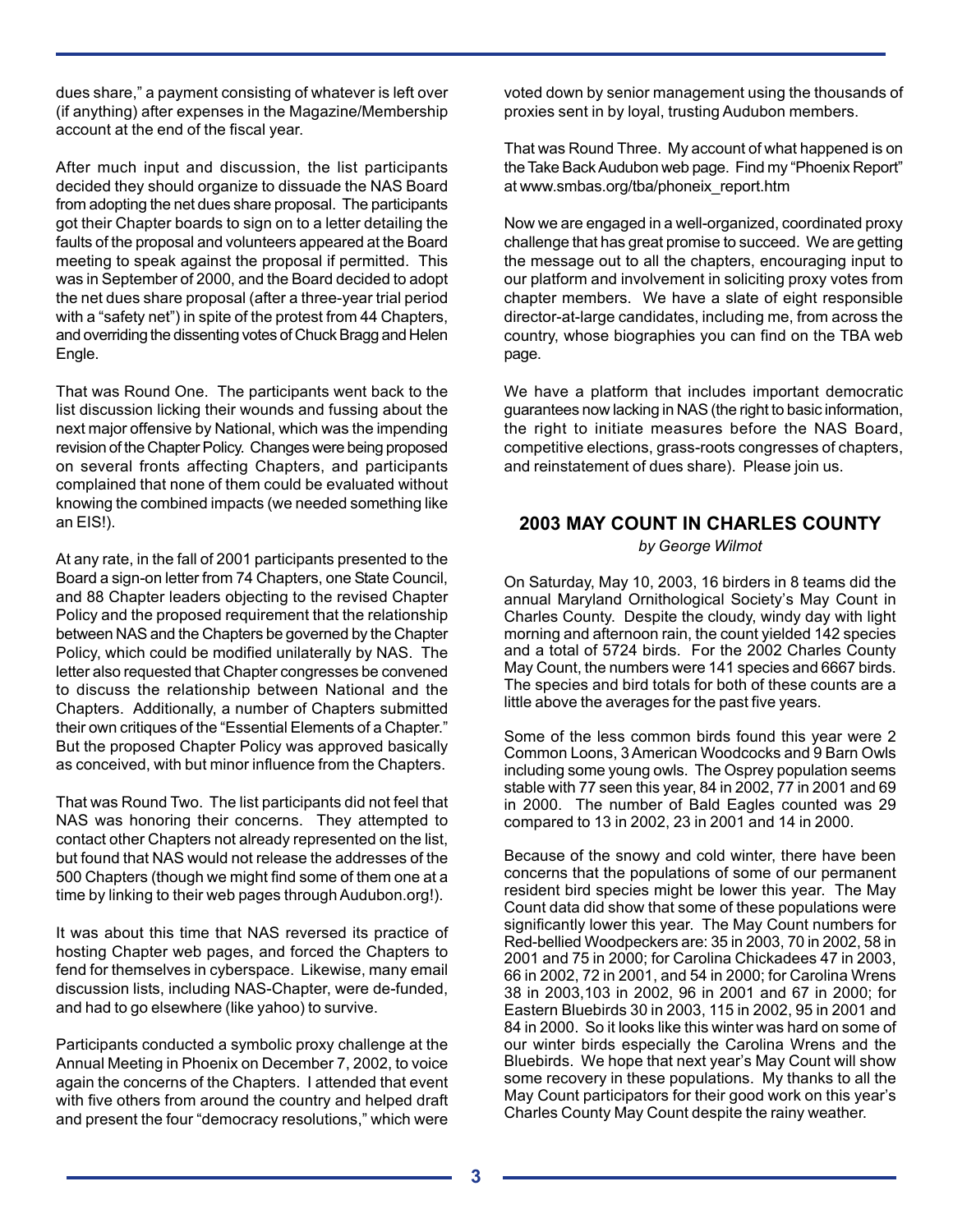# **'TAKE BACK AUDUBON' GROUP SEEKS PROXIES**

As many Auduboners are aware, the National Audubon Society has made changes in its relationship with local Chapters that have significantly impacted Chapter finances, and the role of the Audubon grassroots in our organization.

In 2000, the NAS Board of Directors changed the long-standing policy of sharing membership dues with Chapters. Under the new policy that will be fully implemented this year, the dues share will drop to near zero for most Chapters. This loss of revenue has forced Chapters to cut back on newsletters and to reduce their conservation and education activities—the most effective activism in all of Audubon.

In 2001, the NAS Board enacted a new Chapter Policy over the written objections of 74 Chapters and over 88 Chapter leaders who signed on to a letter urging the Board to reconsider this policy. The letter asked NAS to engage in a true dialogue over this document and to seek a policy "that meets the needs of ALL of Audubon, including Chapters".

At the 2002 Annual Meeting, the NAS leadership voted down resolutions brought by Chapter members to reform the governance of NAS by providing for access to information, competitive elections, and a greater voice for Audubon members and Chapters.

In addition, National Audubon has embarked on a major effort to establish hundreds of Audubon Centers, which many Chapter leaders fear will ultimately replace Chapters by draining funds and volunteers from local conservation work. A number of Chapters have already had serious conflicts with NAS over this issue.

In response to these actions by NAS, a grassroots organization, 'Take Back Audubon' (TBA) has sprung up, whose mission is "*to restore a true partnership between the independent Chapters and the National Audubon Society through a real voice in the NAS organization and in all decisions that affect Chapters".* To date, 37 Audubon Chapters, and over 100 Chapter leaders have endorsed Take Back Audubon.

Presently, TBA is engaged in an effort to elect an alternate slate of candidates to the NAS Board of Directors at this year's Annual Meeting on Dec. 6, 2003. They are seeking proxies from Audubon members to bring to the meeting to vote for this slate, and to support resolutions that will be presented to democratize Audubon and to restore the Chapter dues share.

The TBA slate is made up of Chapter leaders that will give Audubon members a choice, by offering candidates that will stand up for the interests of local Chapters. The candidates are:

- · Charles Bragg, Santa Monica Bay Audubon Soc. (CA); 310-454-9662; cgbraggjr@worldnet.att.net
- · Marsha Cannon, Madison Audubon Soc. (WI); 608-251-1276; mpcannon@charter.net
- · John Gallagher, Clark County Audubon Soc. (OH); 937-323-0782; jfg4@msn.com
- · Andrew Mason, Delaware-Otsego Audubon Soc. (NY); 607-652-2162; AndyMason@earthling.net
- · Cary Meister, Yuma Audubon Soc. (AZ); 928-782-3552; cwm4@mindspring.com
- Pat Rasmussen, Leavenworth Audubon Adopt-a-Forest (WA); 509-548-7640; patr@crcwnet.com
- · Tony Wagner, Buffalo Audubon Society (NY); 716-754-4231; twagner@adelphia.net
- · Darrel Whipple, Willapa Hills Audubon Soc. (OR); 503-556-9838; dwhipple@columbia-center.org
- · Jennifer Wilson-Pines, North Shore Audubon Soc. (NY); 516-767-3454; jwpines@juno.com

In addition, TBA is endorsing this year's regionally-nominated Chapter candidates:

- · Ione Werthman, Audubon Soc. of Omaha (NE)
- · John Whittle, Golden Triangle Audubon Soc. (TX)
- Steven Zimmerman, Juneau Audubon Society (AK)

Biographies of the candidates, copies of the proposed resolutions, and background information on Take Back Audubon can be found at www.smbas.org/tba.

A Take Back Audubon proxy form can be found elsewhere in this newsletter. To support this Audubon Chapter effort, complete the form and return to the address listed by **November 30, 2003**. Members are also asked to *not* return the NAS proxy that will be arriving in a few weeks.

For further information, please visit the TBA web site (above), or contact any of the TBA candidates.

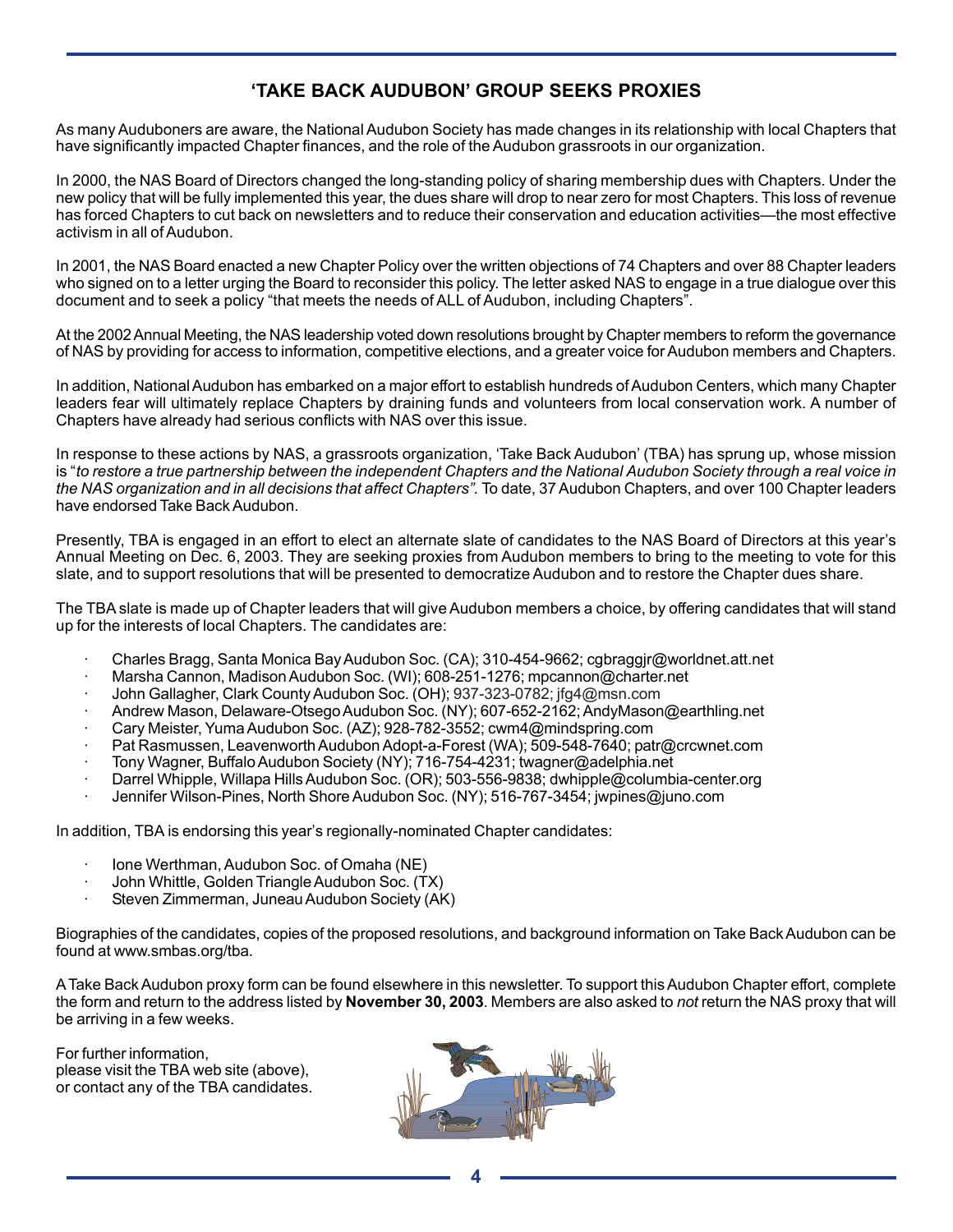#### **P R O X Y**

KNOW ALL PERSONS BY THESE PRESENTS, that I, the undersigned, a member of NATIONAL AUDUBON SOCIETY, INC., do hereby constitute and appoint Marsha Cannon, John F. Gallagher, Andrew L. Mason, and Darrel K. Whipple, and each of them, with full power of substitution, my attorneys and agents for me and in my name, place and stead, to vote as my proxy the number of votes I should be able to cast if then personally present at the Annual Meeting of NATIONAL AUDUBON SOCIETY, INC., to be held in Cincinnati, Ohio, on Saturday, December 6, 2003, or at such other place and time as said Annual Meeting may be held, and at any adjourned meeting thereof as follows:

(a.) For the election of directors for the terms expiring in 2006, or until their successors are elected; and

(b.) In their discretion, for the transaction of such other business as may properly come before the meeting.

IN WITNESS WHEREOF, I have hereunto set my hand this \_\_\_\_\_\_ day of \_\_\_\_\_\_\_\_ Two Thousand and Three.

| Signed |                              | Address |
|--------|------------------------------|---------|
|        | (must be signed to be valid) |         |
| Name   |                              |         |
|        | (please print name)          |         |
|        |                              |         |
|        |                              |         |

#### INSTRUCTIONS FOR COMPLETING PROXY

- 1. Insert date of signing.
- 2. Print name exactly as membership is carried and shown on your magazine label. You must be a National Audubon Soc. member in good standing, as of Oct. 17, 2003 in order to vote.
- 3. Proxy to be signed by person in whose name membership is carried. If carried in two names or as Mr. & Mrs., either party can sign.
- 4. Show current address and zip code.
- 5. SIGN ONLY ONE PROXY FORM. DO NOT SIGN ANY OTHER PROXY FORM YOU MIGHT RECEIVE. HOWEVER, IF YOU HAVE ALREADY SIGNED A PROXY FORM, THIS FORM WILL SUPERSEDE ANY EARLIER FORM.

○○○○○○○○○○○○○○○○○○○○○○○○○○○○○○○○○○○○○○○○○○○○○ ○○○○○○○○○○○○○○○○○○○○○○○

6. Return signed proxy form by NOVEMBER 30 to: John F. Gallagher, 121 Larchmont Road, Springfield, Ohio 45503.

## **NEW OR RENEWAL MEMBERSHIP APPLICATION**

- $\Box$  Please enroll me as a member of the Audubon Family and the Southern Maryland Audubon Society. I will receive the chapter newsletter, *The Osprey*, and all my dues will support environmental efforts in Southern Maryland. **Make check payable to Southern Maryland Audubon Society.**
- $\Box$  Please enroll me as a member of the National Audubon Society and the local chapter, the Southern Maryland Audubon Society, at the Introductory Offer.I will receive the *Audubon* magazine, the chapter newsletter, *The Osprey*, and support National and local environmental causes. **Make check payable to National Audubon Society.**
- Please **renew** my membership in the National Audubon Society and the local chapter, the Southern Maryland Audubon Society. **Make check payable to National Audubon Society.**

| Name<br>Address<br>City | State                                                                           |              | Zip | <b>Mail to: Southern Maryland Society</b><br><b>Attn: Membership</b><br><b>P.O.Box 181</b><br><b>Bryans Road, MD 20616</b>   |
|-------------------------|---------------------------------------------------------------------------------|--------------|-----|------------------------------------------------------------------------------------------------------------------------------|
|                         | <b>Chapter-OnlyDues</b><br>(new/renewal)<br>Individual/Family<br>Senior/Student | \$20<br>\$15 |     | <b>National Dues</b><br>Introductory Offer - 1 year<br>\$20<br>Introductory Offer – 2 year<br>\$30<br>Senior/Student<br>\$15 |
|                         |                                                                                 |              |     | <b>Renewal Rate</b><br>\$35                                                                                                  |